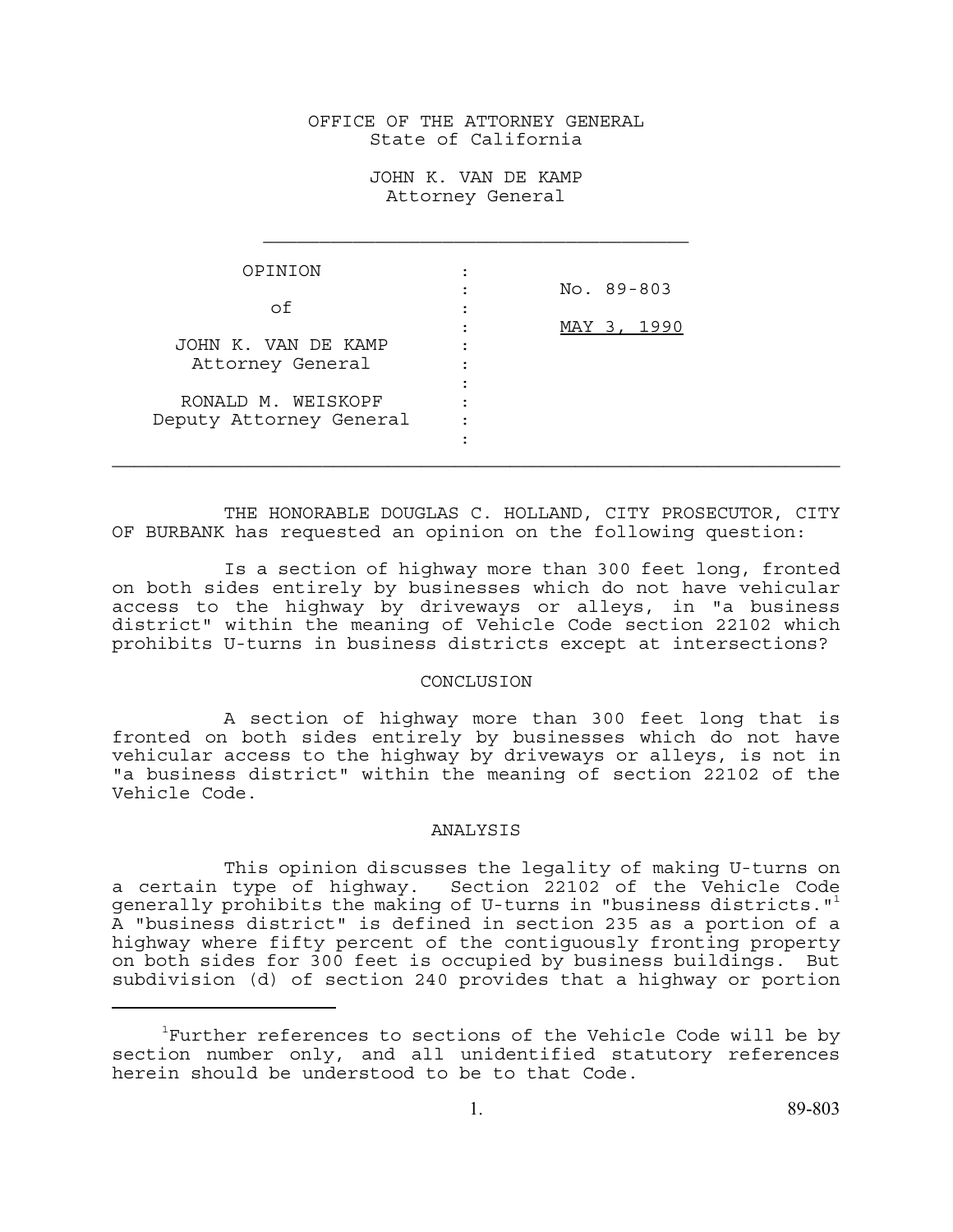of a highway shall not be deemed to be within a business district if there is no right of access to the highway by vehicles from the contiguous property.

We are asked whether a section of highway that is more than 300 feet long and is fronted on both sides entirely by businesses is to be considered a "business district" within the meaning of section 22102 if the contiguous business properties do not provide vehicular access to the highway by driveways or alleys. We conclude that it is not.

Our primary task in answering the question presented is to ascertain the intention of the Legislature: Did the Legislature consider such a stretch of highway to be a "business district" for the purpose of specifically prohibiting U-turns in it under section 22102? (Cf., *Sand* v. *Superior Court* (1983) 34 Cal.3d 567, 570; *Great Lakes Properties, Inc* v. *City of El Segundo* (1977) 19 Cal.3d 152, 153; *Select Base Materials* v. *Board of Equalization* (1959) 51 Cal.2d 640, 645.) To ascertain that intention we turn first to the words of the statutes involved. (*People* v. *Stockton Pregnancy Control Medical Clinic, Inc.* (1988) 203 Cal.App.3d 225, 235; *Moyer* v. *Workmen's Compensation Appeals Board* (1973) 10 Cal.3d 222, 230; *Steilberg* v. *Lackner* (1977) 69 Cal.App.3d 780, 785; *Rich* v. *State Board of Optometry* (1965) 235 Cal.App.2d 591, 604.)

Section 22102 provides as follows:

"No person in a business district shall make a U turn, except at an intersection, or on a divided highway where an opening has been provided in accordance with Section 21651."

Sections 100 through 680 provide definitions for various words and phrases used in the Vehicle Code. Section 100 provides that "unless the provision or context otherwise requires, these definitions shall govern the construction of [the] Code." The term "business district" is defined in section 235 as follows:

"A `business district' is that portion of a highway and the property contiguous thereto (a) upon one side of which highway, for a distance of 600 feet, 50 percent or more of the contiguous property fronting thereon is occupied by buildings in use for business, or (b) upon both sides of which highway, collectively, for a distance of 300 feet, 50 percent or more of the contiguous property fronting thereon is so occupied. A business

 $^{2}$ The term "highway" is generic; section 360 defines it as "a way or place of whatever nature, publicly maintained and open to the use of the public for purposes of vehicular travel. Highway includes street."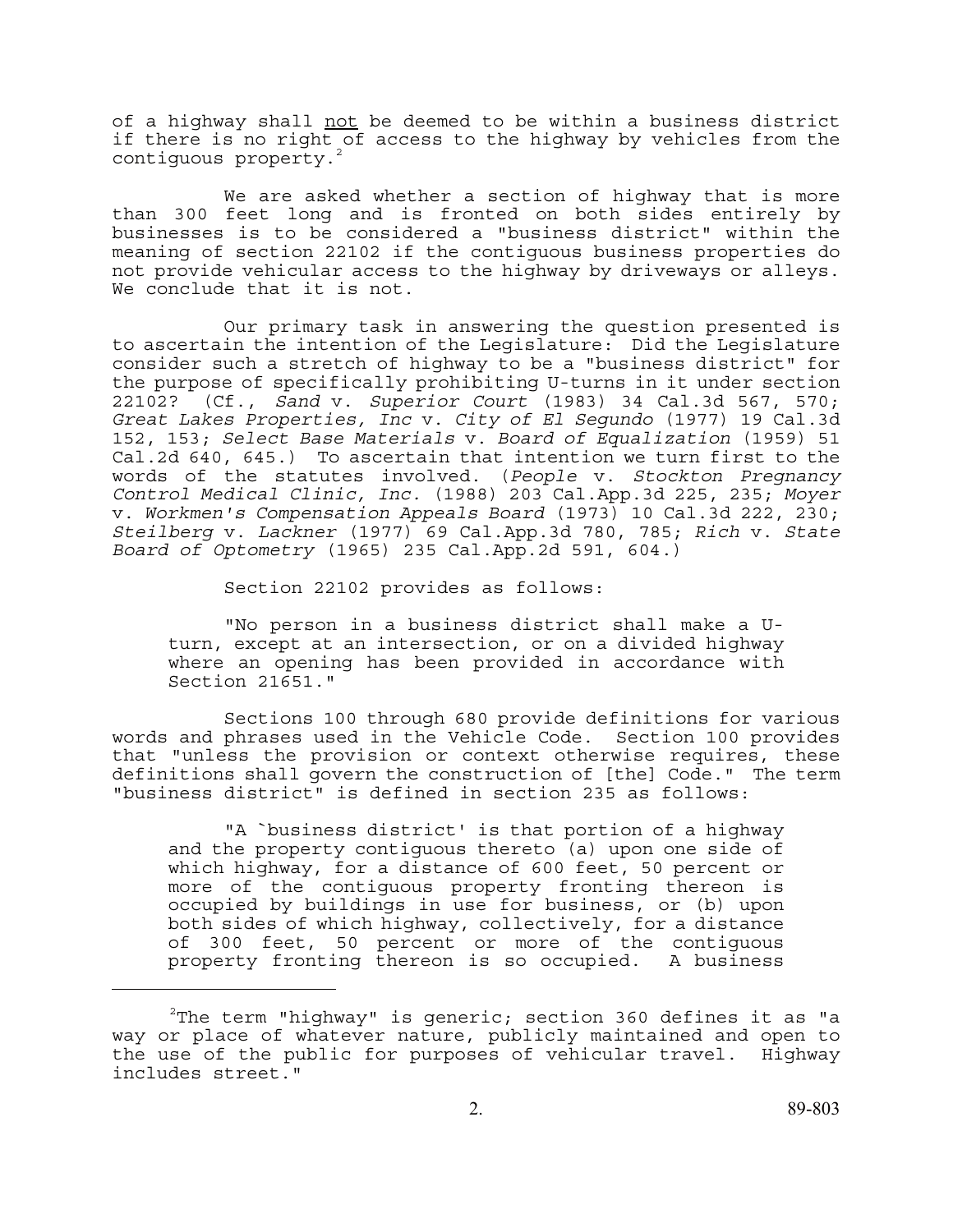district may be longer than the distances specified in this section if the above ratio of buildings in use for business to the length of the highway exists."

Under the section, "the occupancy of the land is the determining factor in fixing the character of the district. The required number of buildings used for business purposes in a given distance is sufficient for the establishment of a `business district'." (*Adrian* v. *Guyette* (1936) 14 Cal.App.2d 493, 502, interpreting former § 28½, subdivision (a) of the Vehicle Act as amended in 1929, a precursor to § 235; see also, *Newton* v. *Thomas* (1955) 137 Cal.App.2d 748, 758-760, 763.) The portion of highway described in our question would clearly be within a business district, as defined in section 235, because it is more than 300 feet long and the contiguously fronting property on both sides is occupied entirely by businesses.

However, the basic definition of "business district" found in section 235 is qualified by section 240 which provides as follows:

"In determining whether a highway is within a business or residence district, the following limitations shall apply and shall qualify the definitions in Sections  $235$  and  $515^{[3]}$ :

"(a) No building shall be regarded unless its entrance faces the highway and the front of the building is within 75 feet of the roadway.

"(b) Where a highway is physically divided into two or more roadways only those buildings facing each roadway separately shall be regarded for the purpose of determining whether the roadway is within a district.

"(c) All churches, apartments, hotels, multiple dwelling houses, clubs, and public buildings, other than schools, shall be deemed to be business structures.

"(d) A highway or portion of a highway shall not be deemed to be within a district regardless of the number

<sup>3</sup> Section 515 provides the definition of "residence district" in much the same way as section 235 defines "business district," to wit, by the number and type of occupancies (dwelling houses or business structures) of contiguously fronting properties over a specified distance (¼ mile). Section 22103 prohibits the making of U-turns in residence districts when another vehicle is approaching from either direction within 200 feet, except at an intersection where the approaching vehicle is controlled by an official traffic control device.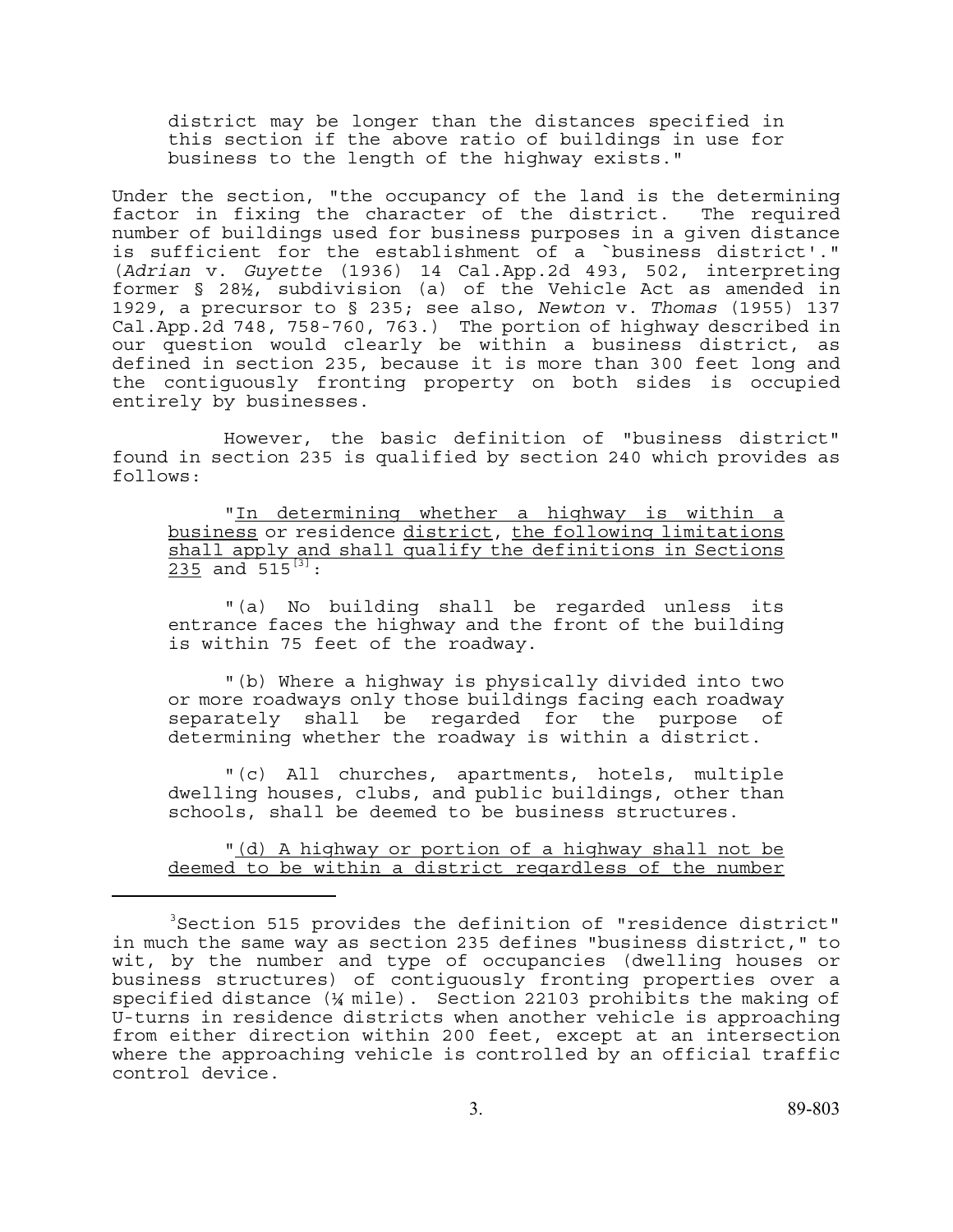## of buildings upon the contiguous property if here is no right of access to the highway by vehicles from the contiguous property." (Emphases added.)

Section 240 derives almost verbatim from the addition of section 90.1 to the Vehicle Code of 1935, in 1939. (Stats. 1939, ch. 658, p. 2106, § 1.)<sup>4</sup> That addition dramatically changed the legislative definition of business district that was then found in section 89 of the Vehicle Code. (It also dramatically changed the parallel legislative definition of residence district that was found in section 90 of the Code.)<sup>5</sup>

Exactly like section 235 today, section 89 of the Vehicle Code of 1935 predicated whether an area is a business district on the number of business buildings contiguously fronting upon a highway passing through it. (Cf., *Newton* v. *Thomas*, *supra*, 137 Cal.App.2d at 758-760, 763; *Adrian* v. *Guyette*, *supra*, 14 Cal.App.2d at 502-503.) But subdivision (d) of section 90.1, which is essentially the same as subdivision (d) of section 240 as it appears today, now added a second step to the definitional process which had the effect of largely abandoning the nature of the occupancy of the land as the determining factor in fixing the character of the district. By stating with plain reference to

5 Section 89 defined "business district" as section 235 does today (Stats. 1935, ch. 27, p. 99, § 89) and section 90 of the Vehicle Code of 1935 defined the term "residence district" as section 515 does today (*id.*, § 90; cf., fn. 3, *ante*.) From a historical prospective it is noted that although those definitions derived directly from section 28½ of the Vehicle Code as amended in 1929 (Stats. 1929, ch. 253, p. 510, § 7), they have been defined in California law since at least 1913. (E.g., Stats. 1913, ch. 326, p. 639, § 1(5) ["business district" shall mean the territory of any county or incorporated city and county, city or town, contiguous to public highway, which is at that point mainly built up with structures devoted to business"]); see also Stats. 1905, ch. DCXII, p. 816, § 1, subd. (1.)(3) ["`closely built up' shall mean (a) the territory of any county or incorporated city and county, city or town contiguous to a public highway which is at that point built up with structures devoted to business."].)

<sup>&</sup>lt;sup>4</sup>As added, the new section 90.1 read: "Limitations in Determining Business and Residence Districts. In determining whether a highway is within a business or residence district, the following limitations shall apply and shall qualify the definitions in sections 89 [defining business district] and 90 [defining residence district]: .... (d) A highway or portion of a highway shall not be deemed to be within a business or residence district regardless of the number of buildings upon the contiguous property when there is no right of access to the highway by vehicles from the contiguous property."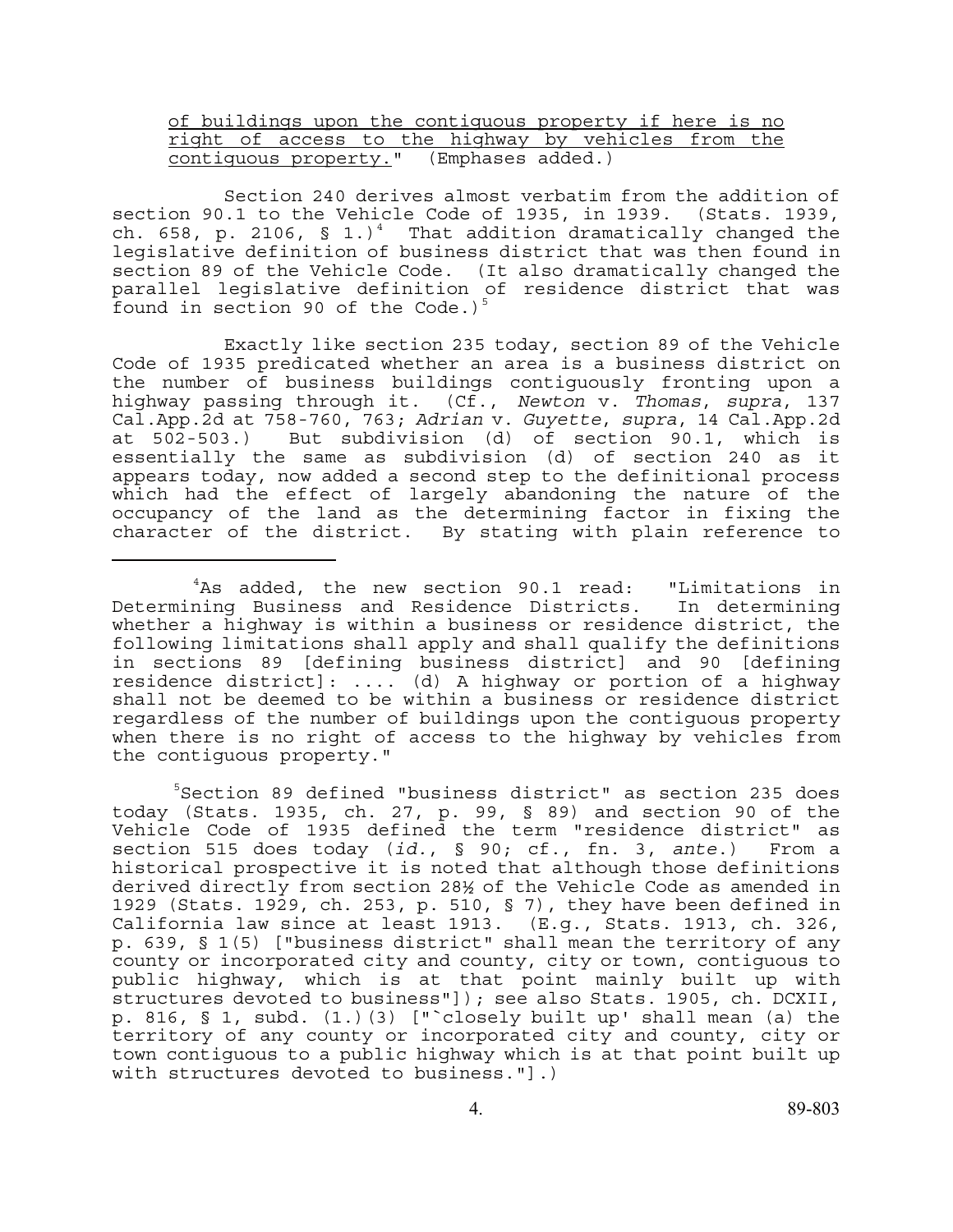section 89 that "[a] highway shall not be deemed to be within a [business] district", it removed from being a business district, as defined in section 89, an area "when there is no right of access to [a] highway by vehicles from the contiguous property", "regardless of the number of buildings [or their character] upon the contiguous property." In other words, an area where there was "no right of access to the highway by vehicles from the contiguous property" was not to be considered a business district (for purposes of the Vehicle Code), regardless of the character of the occupancies of the buildings fronting on the highway. The subdivision thus provided a nigh absolute determinant of when a highway was not to be considered as being within a business district.

In *Newton* v. *Thomas*, *supra*, 137 Cal.App.2d 748, the court said that the purpose for the enactment of section 90.1 was "to provide safety in the use of vehicles in areas where there is a great deal of turning, slowing and congestion." ( *Id.* at 759.) Indeed, the court held that it did not matter whether access to a building from a highway was by a driveway from the highway to a side entrance rather than its front because the salient fact remained that "[t]he traffic and congestion which the section has in mind would be equally great under the one condition as the other." (*Id.* at 760.)

From this we can understand why section 90.1 limited the basic definition of "business district" that was provided by section 89. Generally speaking, in such districts "considerable congestion of vehicular traffic and pedestrians is to be expected" and so, in order to provide for the "safety of the traveling and pedestrian public", the Legislature imposed restrictions on the speed and movement of vehicles in them. (*Adrian* v. *Guyette*, *supra*, 14 Cal.App.2d at 503-504; see e.g., § 22101, *supra*.) But subdivision (d) of section 90.1 recognized that where "there is no right of access to [a] highway by vehicles from ... contiguous property" there can be no increase in traffic and congestion to and from the highway with its attendant danger, to warrant restrictions on speed and movement of vehicles which would otherwise be necessary. Accordingly, in that situation, "regardless of the number of [business] buildings upon the contiguous property", the subdivision discounted a highway as being within a "business district" so as not to trigger other sections of the Vehicle Code which would then invoke the application of those restrictions, such as the one prohibiting U-turns. (Cf., *Butigan* v. *Yellow Cab Co.*   $(1958)$  49 Cal.2d 652, 656.)<sup>6</sup>

<sup>6</sup> It should also be noted that where contiguous properties do provide access to a highway, a means is available for motorists to reverse their direction of travel without making a U-turn on the highway. They can drive into the driveway and back out again to go in the opposite direction. (See *Butigan* v. *Yellow Cab Co.*, *supra*, 49 Cal.2d 652, 656.)